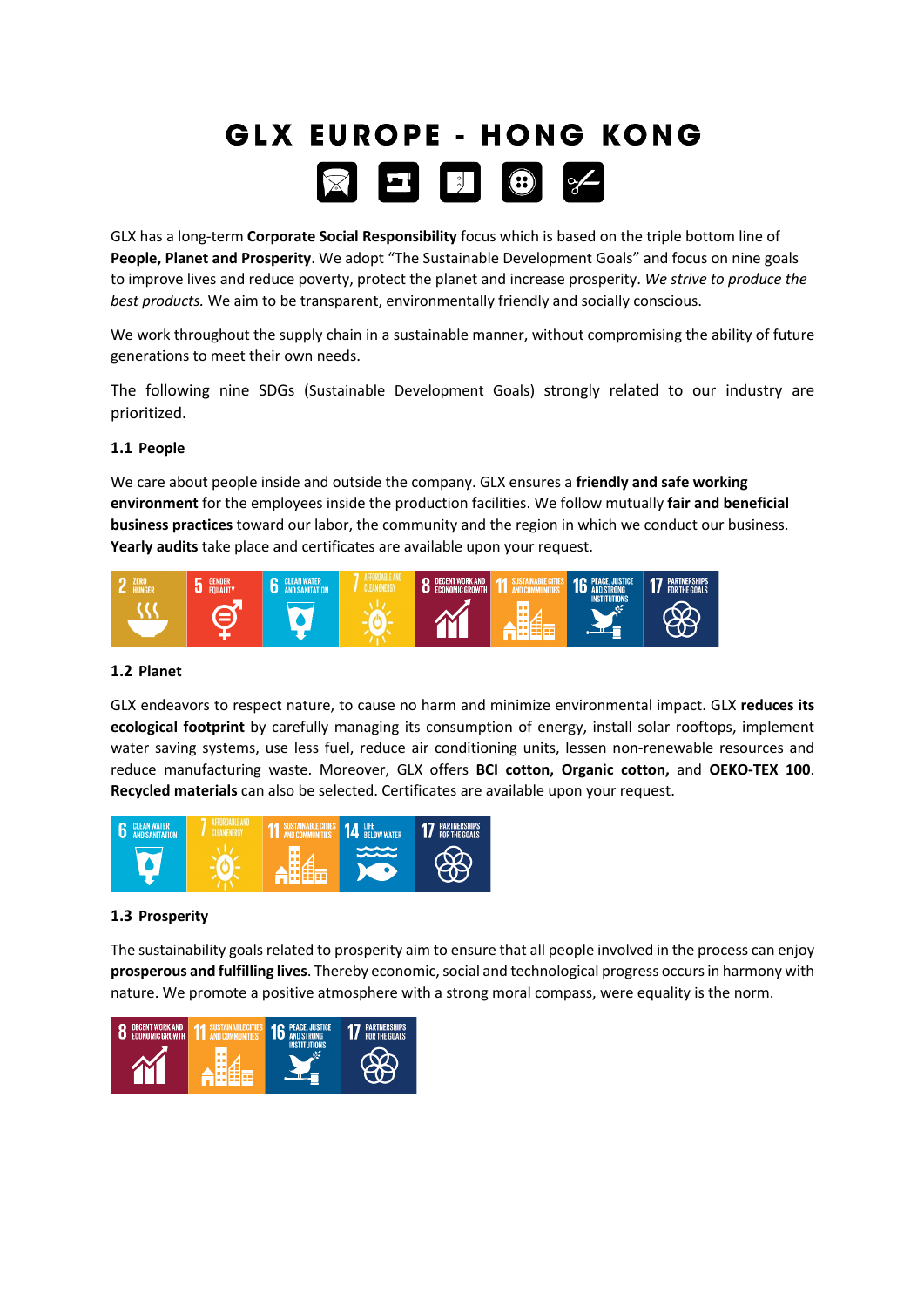# **1.4 Perspective**

GLX aspires to the highest level of success with the delivery of the **best product** to our customers. We aim to **be transparent** as well as adhering to our sustainability goals. We maintain very **close relationships with our strategic fabric partners,** and we ensure the highest quality level in our **own production lines** in South East Asia. In these facilities we have our **own QC team** in the production lines to guarantee the quality. We conduct yearly audits which are available to our customers. Our core values are accessible **MOQ's, flexibility, consistency** and **on time delivery**.

# **2 Certifications**

# **2.1 Fabric mills**

The fabric mills manage natural resources with great care and attention, aiming for the least environmental impact possible. For this reason, they have always made use of the most advanced technology and constantly revise and update the infrastructure, as well as production processes.

- Better Cotton Initiative BCI
- Organic Cotton
- Global Recycled Standard \_ GRS
- Recycled PL
- Oeko-Tex
- STEP
- Higg
- Global Organic Textile Standard \_ GOTS
- ISO 9001
- ISO 14001
- SA 8000

## **2.2 Production facilities**

The production facilities comply and improve labor standards and guarantee the health and safety of the workers. Environmental impact and energy consumption reductions are a priority. All these crucial social responsibilities are thoroughly checked through various audits.

- Business Social Compliance Initiative \_ BSCI (AMORFI)
- Global Security Verification \_ GSV
- ILO for CoC
- ISO 9001
- ISO 14001
- SA 8000
- Sedex Members Ethical Trade Audit \_ SMETA
- Workplace Conditions Assessment \_ WCA
- Worldwide Responsible Accredited Production \_ WRAP